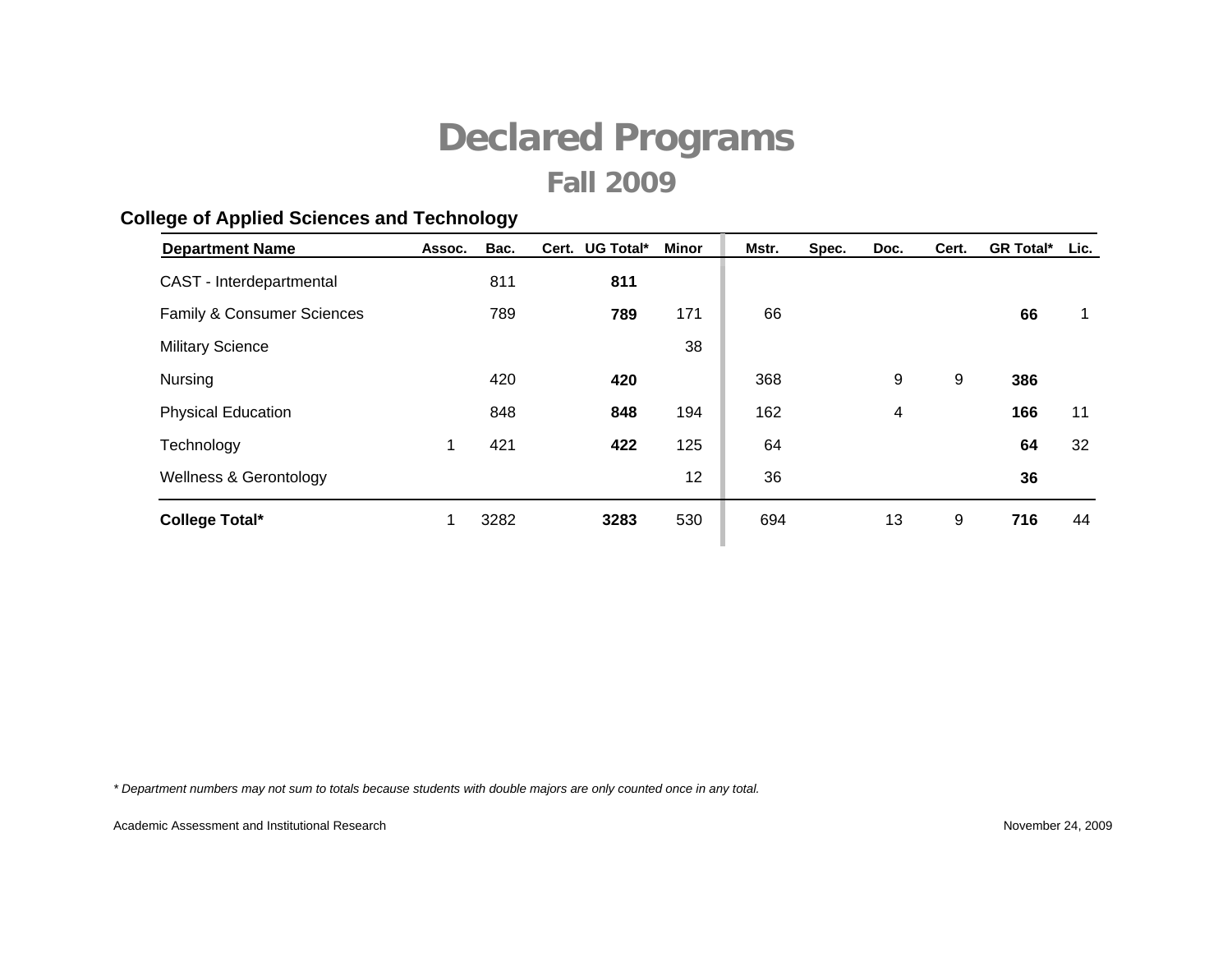### **Department Name Assoc. Bac. UG Total\* Minor Mstr. Spec. Doc. Lic. GR Total\* Cert. Cert.** Architecture 232 **232** 4 120 **120** CAP - Interdepartmental 238 **238** 10 **10 Landscape Architecture 142 142 142 142 142 39 39** Urban Planning 62 **62** 15 29 **29 College Total\*** 673 **673** 27 198 **198**

#### **College of Architecture and Planning**

*\* Department numbers may not sum to totals because students with double majors are only counted once in any total.*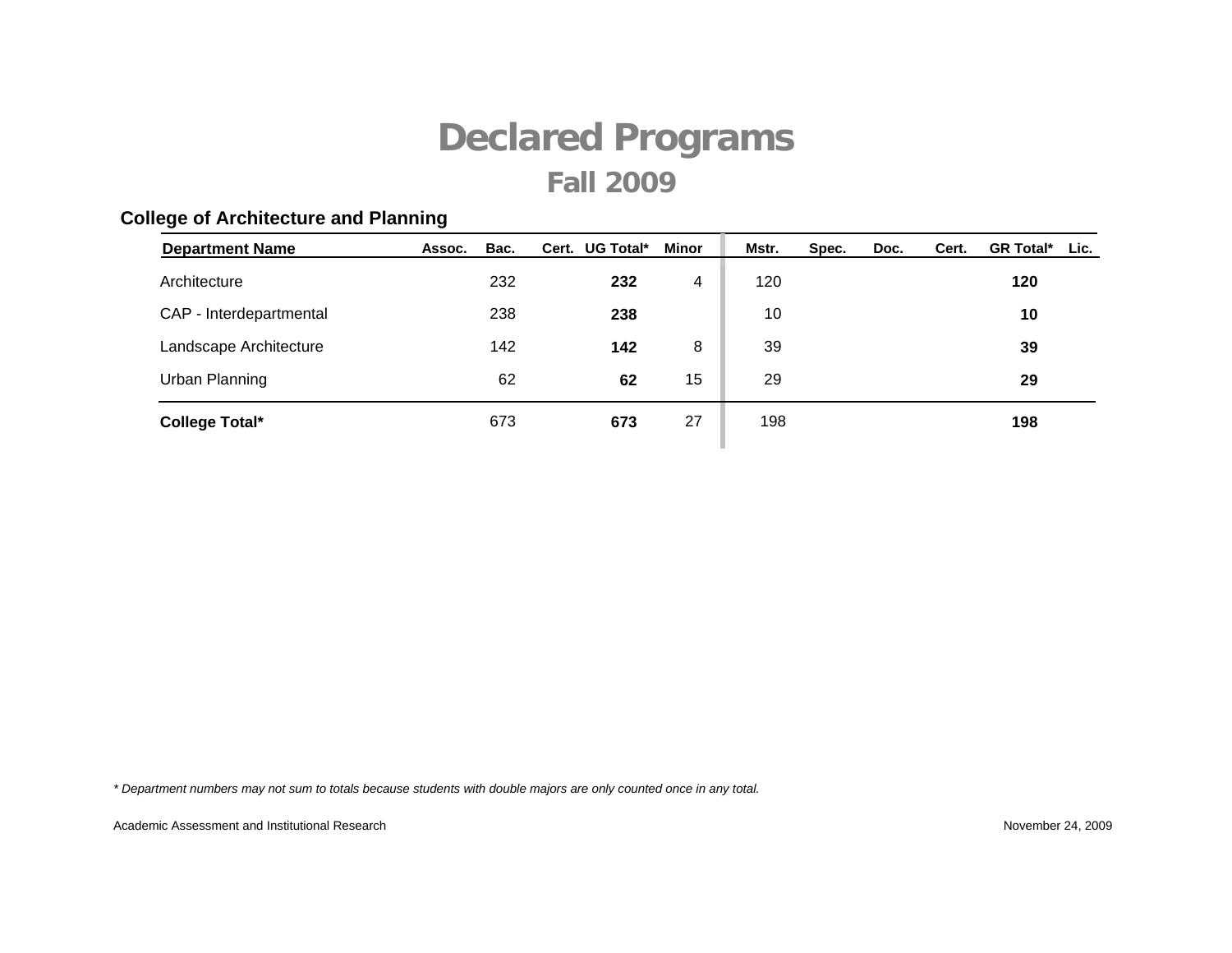#### **Department Name Assoc. Bac. UG Total\* Minor Mstr. Spec. Doc. Lic. GR Total\* Cert. Cert.** Accounting 183 **183** 28 **28** COB - Interdepartmental 1445 **1445** 210 199 26 **218** Economics 53 **53** 69 Finance & Insurance 106 **106** 66 Information Systems & Operations 98 58 **156** 343 7 **7** 13 Marketing & Management 134 181 **315** 306 **College Total\*** 232 1965 2197 984 234 26 26 260 13

**College of Business**

*\* Department numbers may not sum to totals because students with double majors are only counted once in any total.*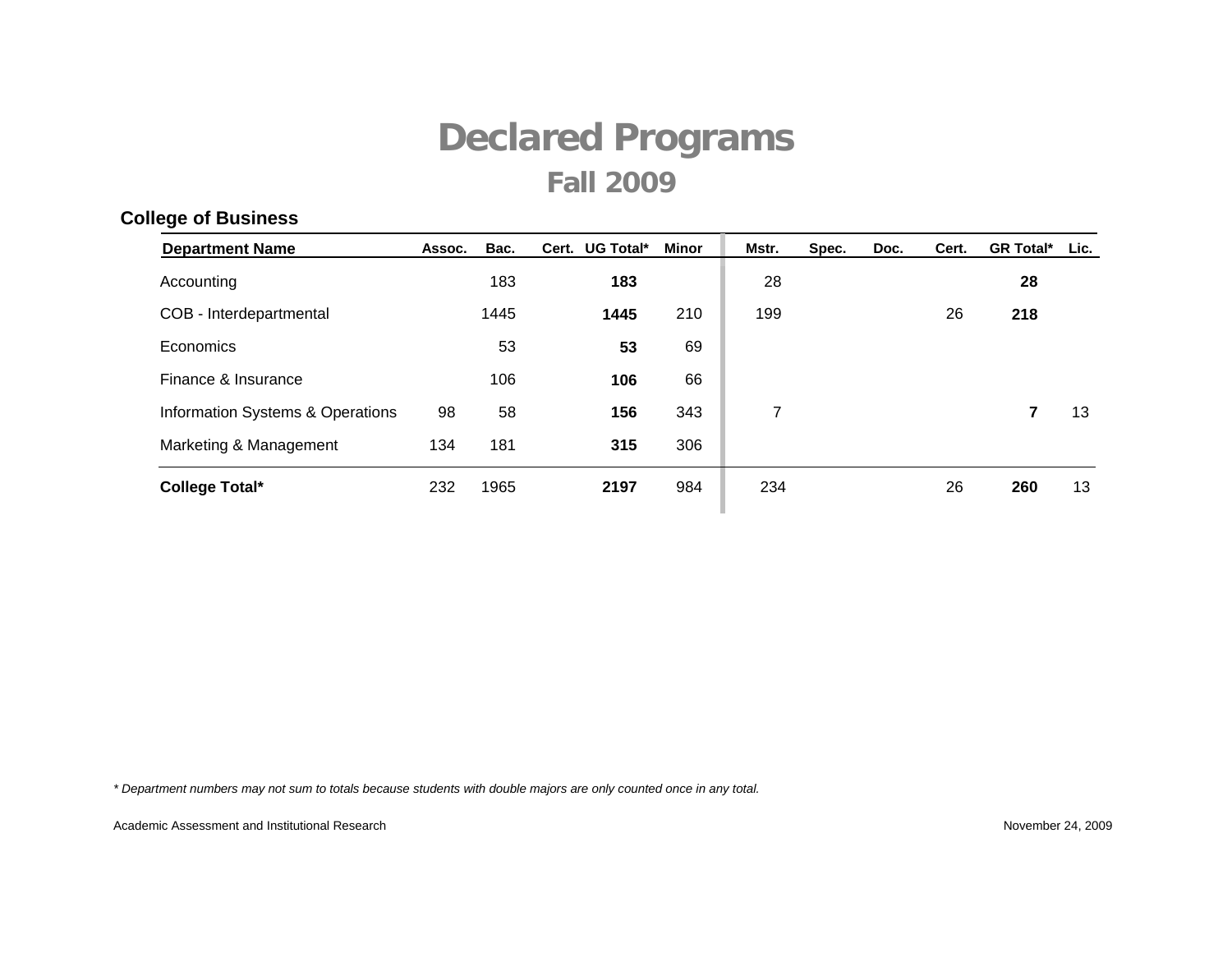### **College of Communication, Information, and Media**

| <b>Department Name</b>       | Assoc. | Bac. | Cert. UG Total* | <b>Minor</b> | Mstr. | Spec. | Doc. | Cert. | <b>GR Total*</b> | Lic.            |
|------------------------------|--------|------|-----------------|--------------|-------|-------|------|-------|------------------|-----------------|
| CCIM - Interdepartmental     |        | 108  | 108             | 115          |       |       |      |       |                  |                 |
| <b>Communication Studies</b> |        | 195  | 195             | 109          | 32    |       |      |       | 32               |                 |
| <b>ICS</b>                   |        |      |                 |              | 71    |       |      | 3     | 74               |                 |
| Journalism                   |        | 664  | 664             | 1            | 55    |       |      |       | 55               | 5               |
| Telecommunications           |        | 1039 | 1039            | 117          | 37    |       |      |       | 37               |                 |
| <b>College Total*</b>        |        | 1992 | 1992            | 337          | 195   |       |      | 3     | 198              | $5\phantom{.0}$ |

*\* Department numbers may not sum to totals because students with double majors are only counted once in any total.*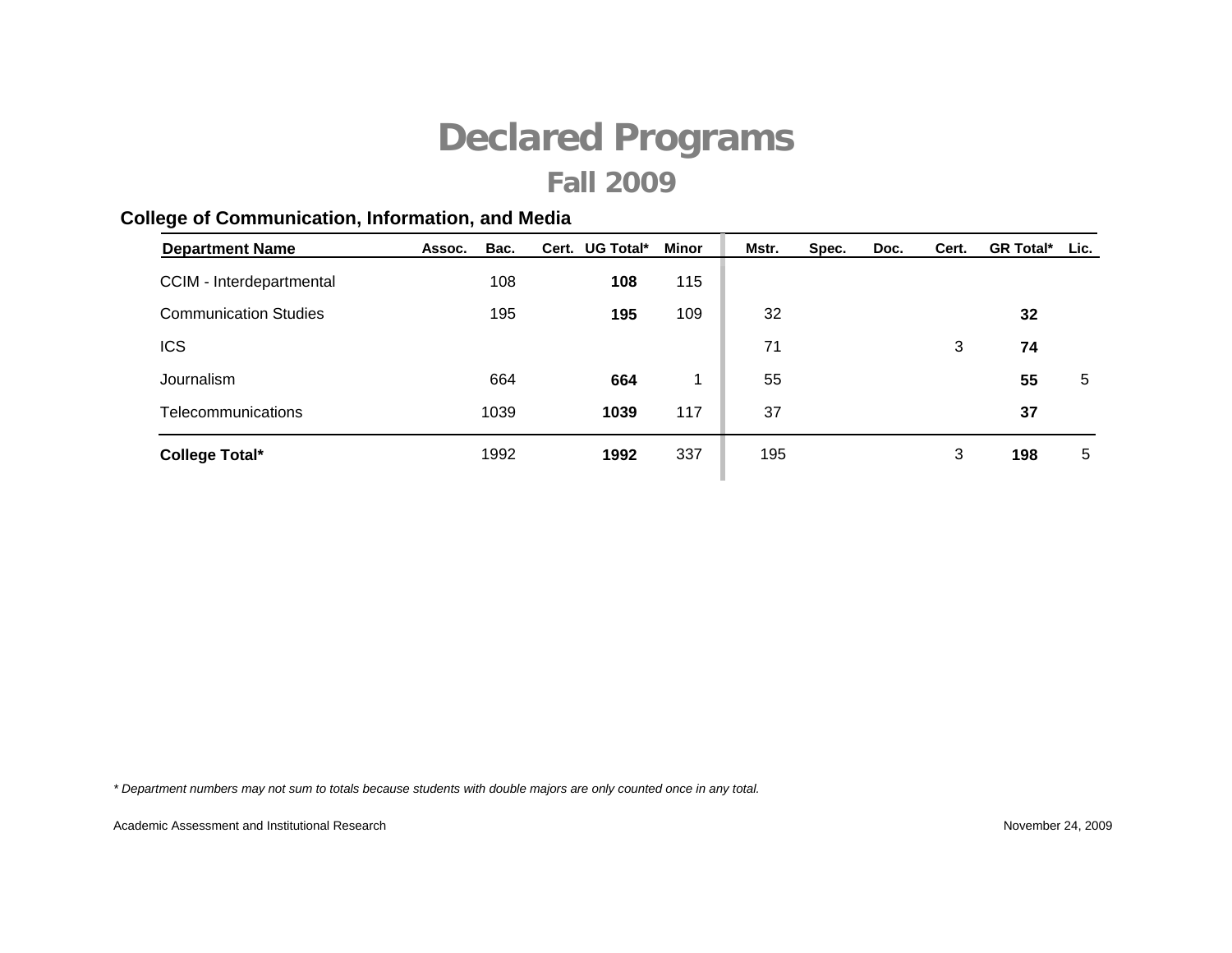| $\tilde{\phantom{a}}$    |        |      |       |           |              |       |       |      |       |                  |      |
|--------------------------|--------|------|-------|-----------|--------------|-------|-------|------|-------|------------------|------|
| <b>Department Name</b>   | Assoc. | Bac. | Cert. | UG Total* | <b>Minor</b> | Mstr. | Spec. | Doc. | Cert. | <b>GR Total*</b> | Lic. |
| Art                      |        | 562  |       | 562       | 73           | 16    |       |      |       | 16               | 4    |
| COFA - Interdepartmental |        |      |       |           | 1            |       |       |      |       |                  |      |
| Music                    |        | 381  |       | 381       | 53           | 45    |       | 38   | 6     | 89               | 4    |
| Theatre & Dance          |        | 359  |       | 359       | 164          |       |       |      |       |                  | 3    |
| <b>College Total*</b>    |        | 1298 |       | 1298      | 290          | 61    |       | 38   | 6     | 105              | 11   |
|                          |        |      |       |           |              |       |       |      |       |                  |      |

#### **College of Fine Arts**

*\* Department numbers may not sum to totals because students with double majors are only counted once in any total.*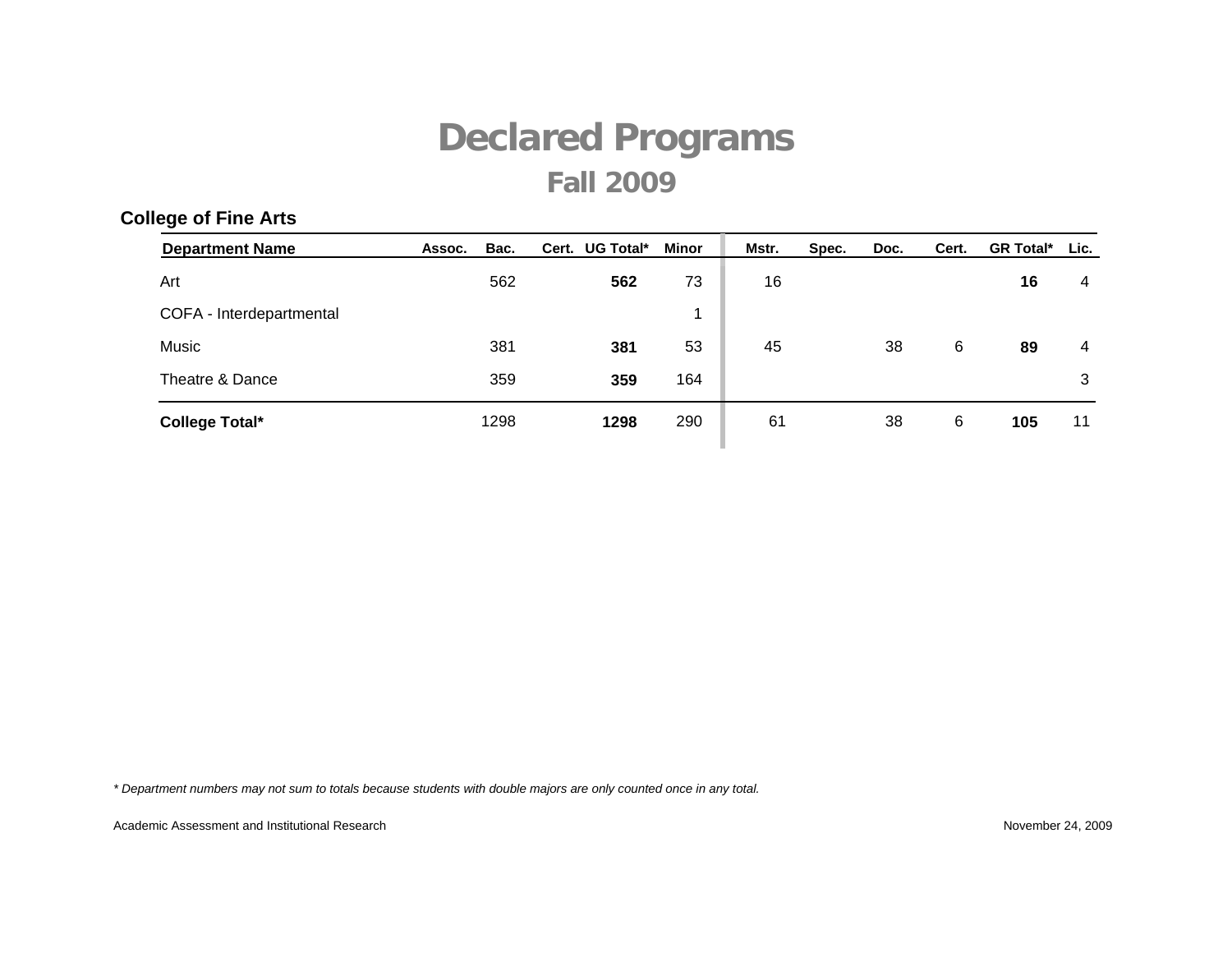#### **College of Sciences and Humanities**

| <b>Department Name</b>            | Assoc. | Bac. |   | Cert. UG Total* | <b>Minor</b> | Mstr.          | Spec. | Doc. | Cert.          | <b>GR Total*</b> | Lic.            |
|-----------------------------------|--------|------|---|-----------------|--------------|----------------|-------|------|----------------|------------------|-----------------|
| Anthropology                      |        | 96   |   | 96              | 136          | 20             |       |      |                | 20               |                 |
| Biology                           |        | 788  | 4 | 788             | 39           | 36             |       |      | 4              | 36               |                 |
| Chemistry                         | 1      | 148  |   | 149             | 61           | 16             |       |      |                | 16               |                 |
| <b>Computer Science</b>           |        | 172  |   | 172             | 161          | 31             |       |      |                | 31               |                 |
| COSH - Interdepartmental          |        | 249  |   | 249             | 16           | 5              |       | 20   |                | 25               | 31              |
| Criminal Justice and Criminology  | 8      | 458  |   | 463             | 117          |                |       |      |                |                  |                 |
| English                           |        | 381  |   | 381             | 156          | 47             |       | 40   |                | 84               | 23              |
| Geography                         |        | 146  |   | 146             | 173          | $\overline{7}$ |       |      |                | 7                |                 |
| Geology                           |        | 39   |   | 39              | 15           | $\overline{7}$ |       |      |                | 7                |                 |
| History                           |        | 183  |   | 183             | 437          | 31             |       |      |                | 31               |                 |
| <b>Mathematical Sciences</b>      |        | 261  |   | 261             | 84           | 64             |       |      | $\overline{2}$ | 66               | 10 <sup>°</sup> |
| Modern Languages and Classics     |        | 317  |   | 317             | 725          |                |       |      |                |                  | 8               |
| Natural Resources and Environment |        | 97   |   | 97              | 38           | 16             |       |      |                | 16               |                 |
| Philosophy and Religious Studies  |        | 64   |   | 64              | 65           |                |       |      |                |                  |                 |

*\* Department numbers may not sum to totals because students with double majors are only counted once in any total.*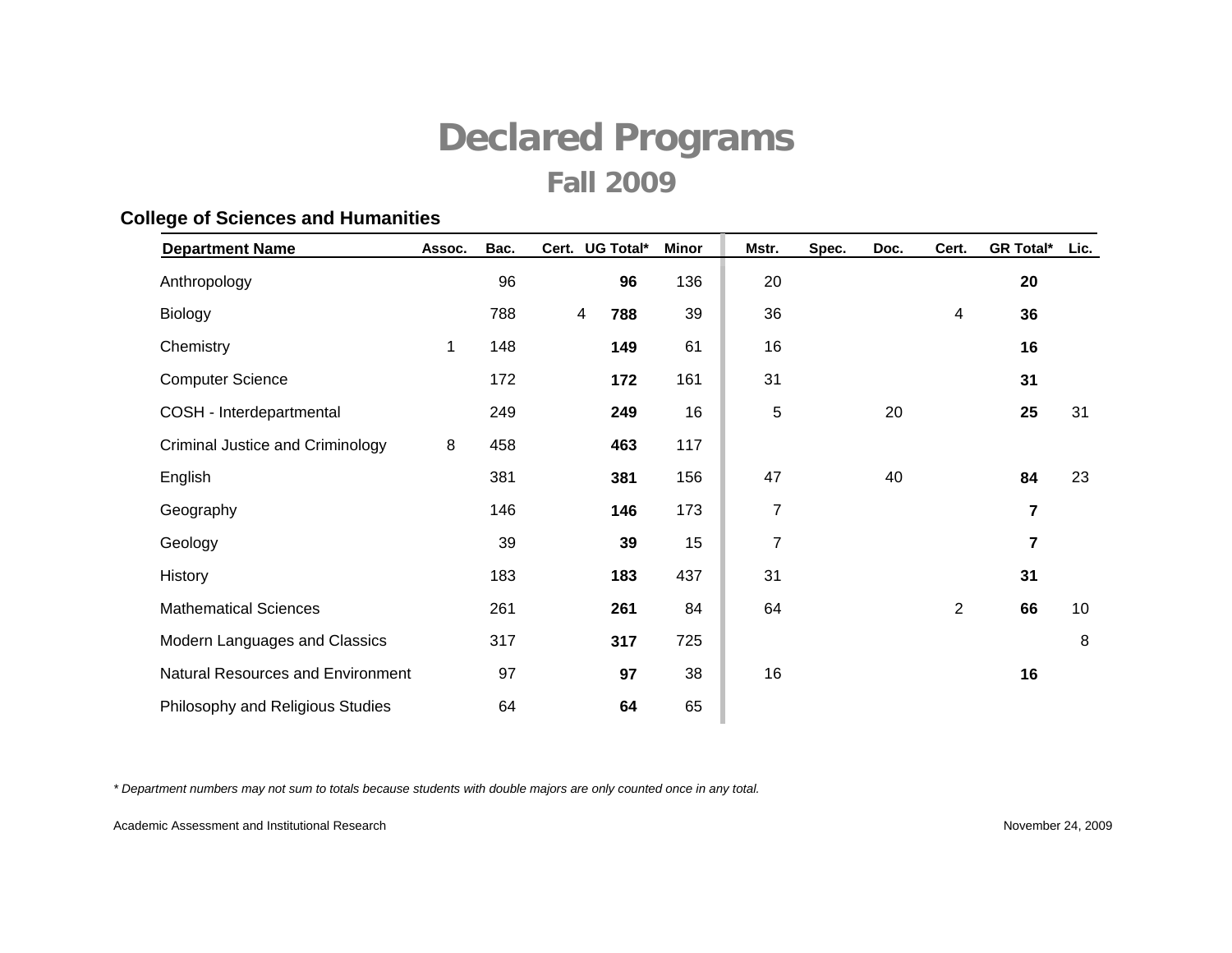| <b>College Total*</b>          | 159 | 4749 | 4 | 4912            | 2471 | 525 | 82 | 6 | 613 | 77 |
|--------------------------------|-----|------|---|-----------------|------|-----|----|---|-----|----|
| <b>Womens Studies</b>          |     | 5    |   | $5\phantom{.0}$ | 28   |     |    |   |     |    |
| Speech Pathology and Audiology |     | 214  |   | 214             | 6    | 84  | 22 |   | 106 | 2  |
| Sociology                      |     | 88   |   | 88              | 324  | 22  |    |   | 22  |    |
| Social Work                    |     | 176  |   | 176             | 48   |     |    |   |     |    |
| <b>Psychological Science</b>   |     | 550  |   | 550             | 252  | 37  |    |   | 37  |    |
| <b>Political Science</b>       |     | 278  |   | 278             | 281  | 60  |    |   | 60  |    |
| Physiology and Health Science  | 150 | 309  |   | 452             | 13   | 29  |    |   | 29  | 4  |
| Physics and Astronomy          |     | 43   |   | 43              | 36   | 16  |    |   | 16  |    |
|                                |     |      |   |                 |      |     |    |   |     |    |

*\* Department numbers may not sum to totals because students with double majors are only counted once in any total.*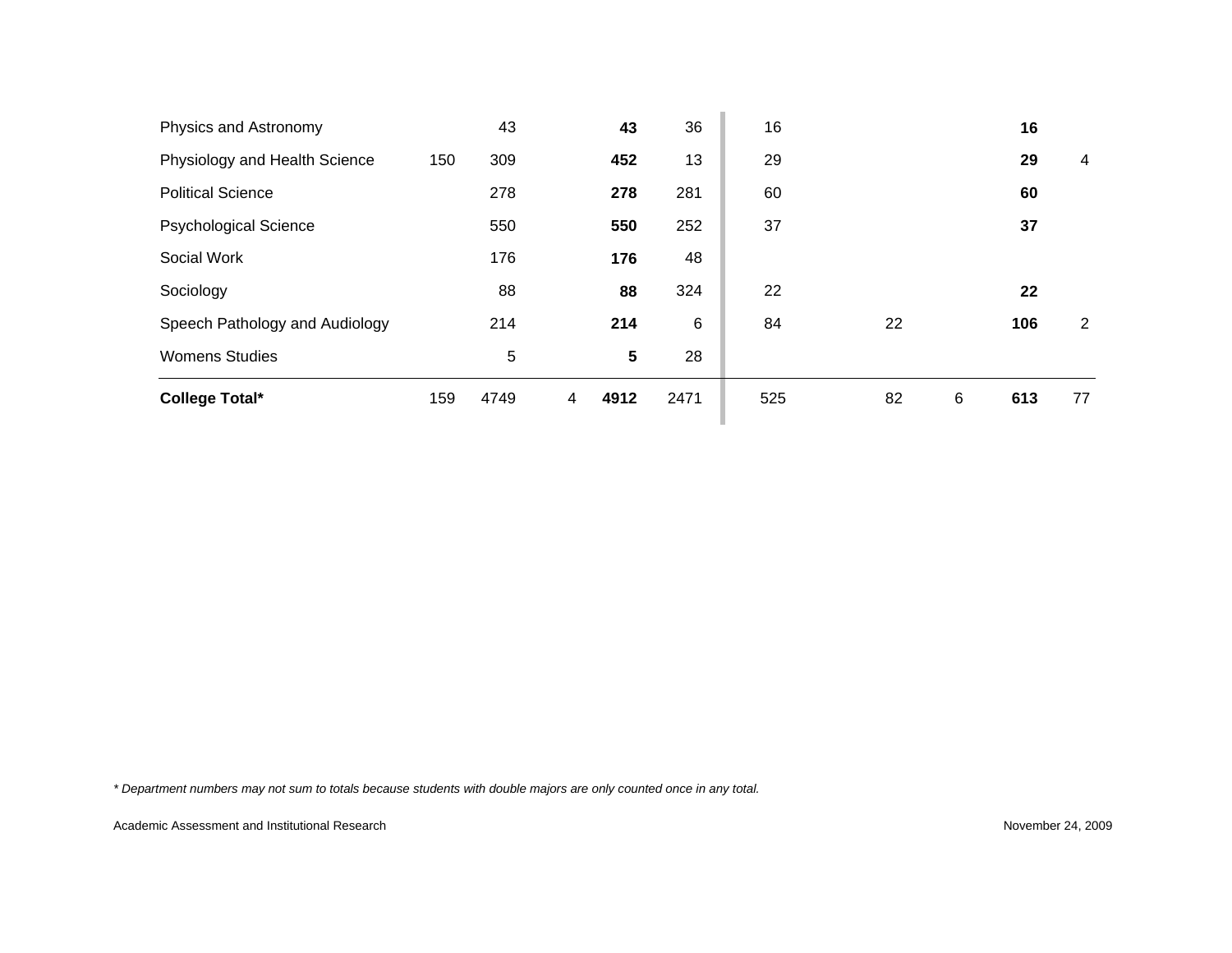#### **No Specific College**

| <b>Department Name</b>    | Assoc. | Bac. | Cert. UG Total* | Minor | Mstr. | Spec. | Doc. | Cert. | <b>GR Total*</b> | Lic. |
|---------------------------|--------|------|-----------------|-------|-------|-------|------|-------|------------------|------|
| Interdepartmental Majors  | 640    | 795  | 1368            | 263   |       |       |      |       |                  | 4    |
| Undecided / No Department |        | 732  | 732             |       |       |       |      |       |                  |      |
| <b>College Total*</b>     | 640    | 1527 | 2167            | 263   |       |       |      |       |                  | 4    |

*\* Department numbers may not sum to totals because students with double majors are only counted once in any total.*